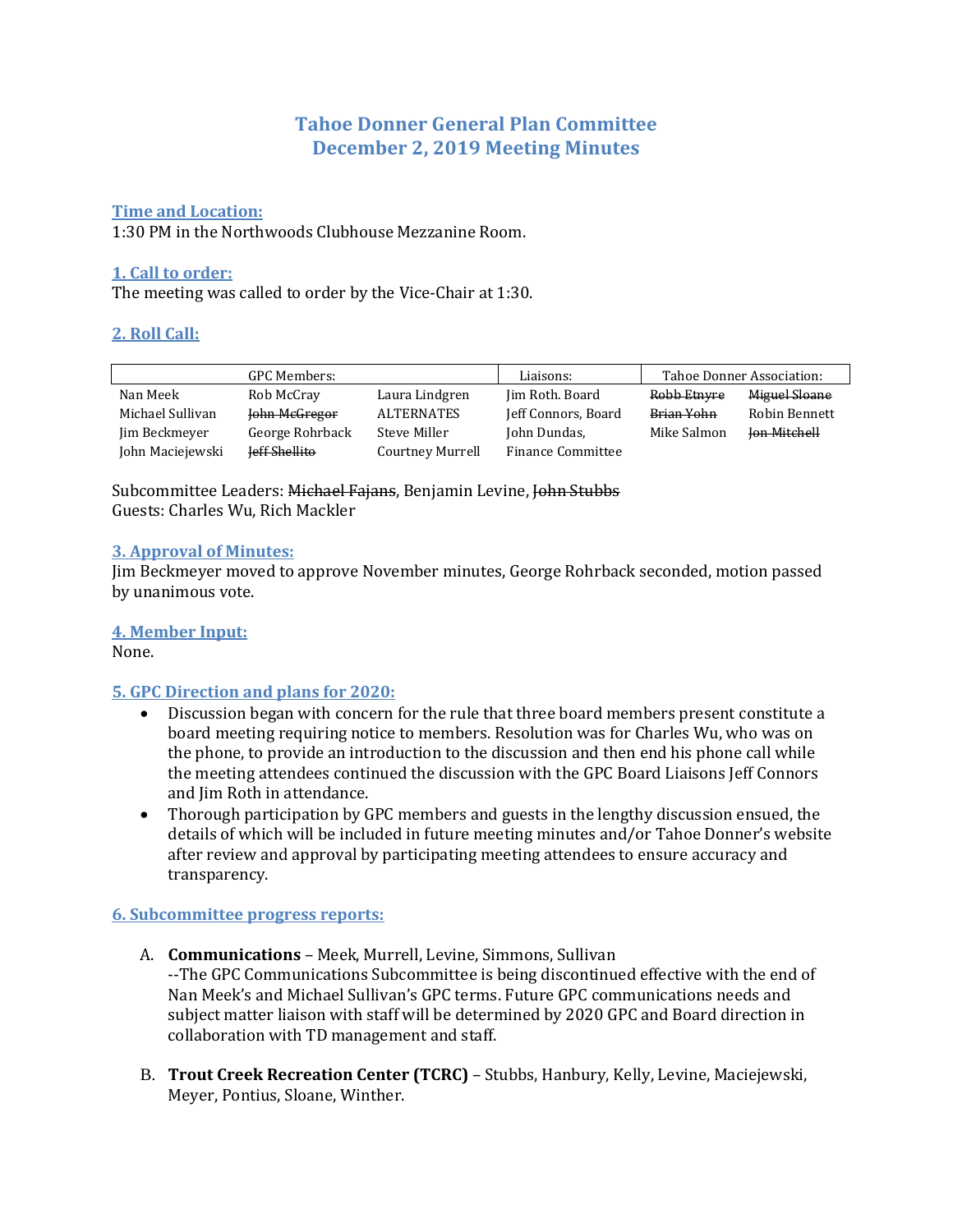--Detailed reports from October and November are included in the addendum at the end of this document.

- C. **Trails & Open Space** Levine, Rosenfeld, Bonnard, Bothwell, Casper, Cohen, Crum, Dana, Englar, Etnyre, Hahin, Jennings, Joaquin, Lindsay, Mahoney, Meek, Miller, Nicol, Phelps, Phillips, Powell, Quan, Simmons, Sullivan, Terrell, Thayer, Thornton, Yohn, Young. -- September TOS meeting minutes will be posted to Tahoe Donner's website following approval by the subcommittee.
- D. **Golf Course** McGregor, Huisman, Jim Stang, Jim Beckmeyer, Corey Leibow, Brian Gauney, Pat Gemma, Kevin Kuehne, James Murtagh, Denise Rebar, Keith Williams. --No update to report at this time, other than the grass is currently being grown offsite for greens replacement next year.
- E. **Downhill Ski Resort** Beckmeyer, Aldridge, McClendon, McGregor, Meek, Miller, Murrell, O'Neil, Rohrback, Huisman, Salmon, Sloan, McCray, Etnyre, Sullivan. --The DHSki update article "What has the Downhill Ski Subcommittee Been Up To?" is in the December Tahoe Donner News to inform members. The DHSki subcommittee had an update conference call this morning. Previously, a small group met with Charles Wu regarding next steps on the Decision Paper, particularly the lodge, which was submitted to the Board in October. At the December board meeting, there will be a workshop segment on 1) the rebuild or remodel question, and 2) lodge sizing. Staff has developed analytical data reports regarding the number of users per peak day per year, which will be helpful for future discussions.
- F. **Northwoods Activity Center** Murrell, Lindgren. --No update to report at this time.
- G. **The Lodge** On hold.
- H. **Alder Creek Adventure Center (ACAC)** McCray, Laura Lindgren. John Maciejewski. --ACAC is in a holding pattern pending clarification of GPC role in master plan development.
- I. **Snowmaking at Downhill, Nordic and Snowplay** Yohn. --Staff was not in attendance to provide an update.
- J. **Demographics** McCray, Maciejewski, Sullivan. --Demographics is in a holding pattern pending anticipated new data from management.
- K. **Association Master Plan/Capital Projects Process**  Sullivan, Meek, Beckmeyer. --Nan Meek will transfer current docs to Jim Beckmeyer.

#### **7. Finance Committee Liaison report** - Steve Miller.

At the Nov. FC meeting it was announced that McClintock will be TD's new auditor. He will also retain his position as election ballot overseer.

The quarterly, July - Sept. TD financial summation was presented by Mike Salmon:

- 1) Variance to budget  $= +$ \$5,000
	- a. Lodge +\$60,000 (strong banquet results)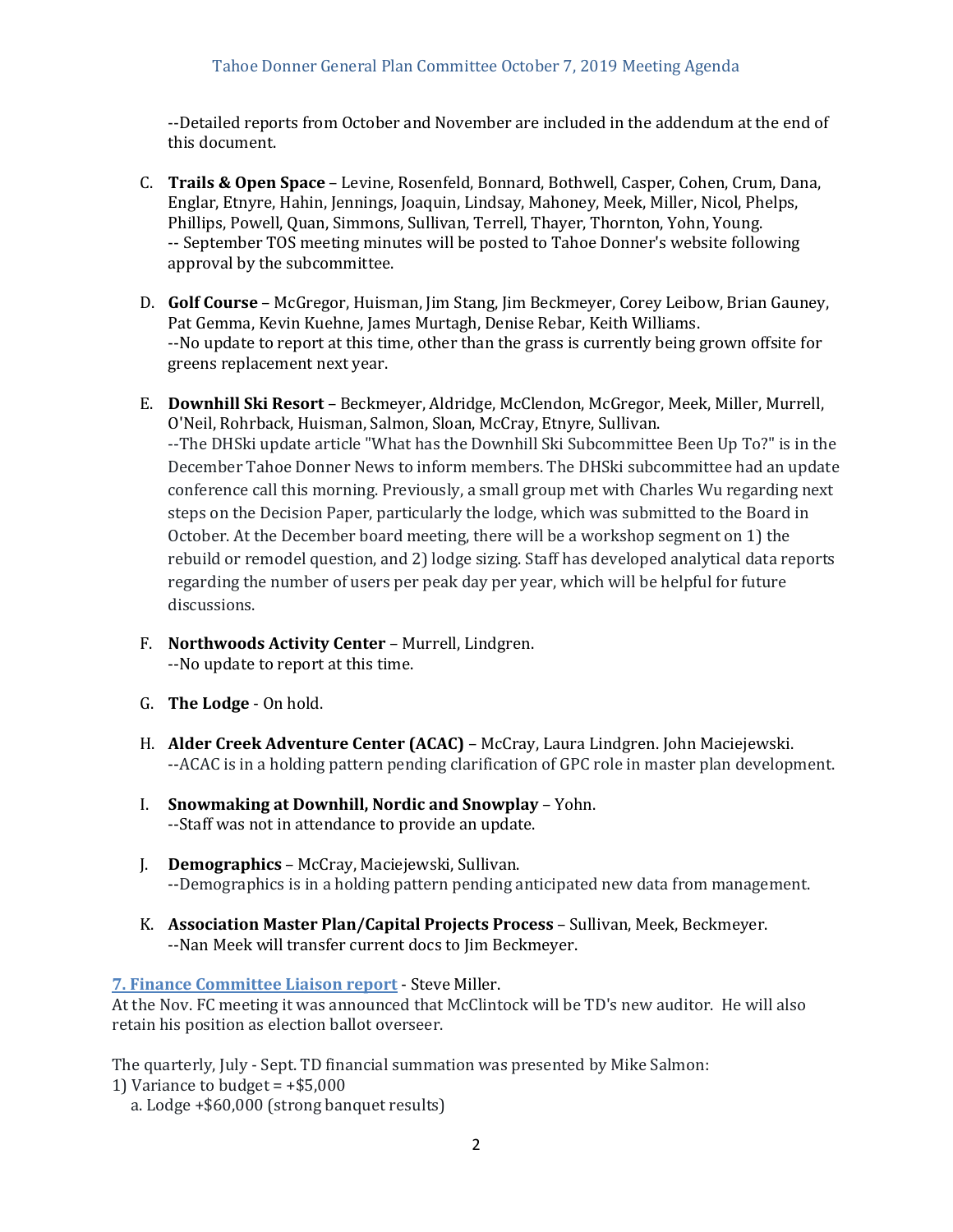- b. Concert +\$38,000
- c. HOA +\$145,000 (due to staff vacancies)
- d. Alder Creek Café (strong banquet business)
- e. Golf -\$275,000
- f. Equestrian -\$21,000
- 2) Capital Fund Report forecast year-end balance \$6,300,000
	- a. +\$1,100,000 to forecast
		- 1. Mainly due to little spending on 2019 placeholder for snowmaking at winter amenities
		- 2. \$385,000 of rollover from 2018 funds allocated but not spent
- 3) Reserve Replacement forecast year-end balance \$11,400,000 a. Budget year budget \$9,600,000
- 4) October unaudited variance to budget \$1,000
	- a. YTD +\$536,000 due to NOR performance winter amenities

# **8. New Business:**

GPC Board Liaison, Director Connors thanked Michael Sullivan, GPC Chair, and Nan Meek, GPC Vice-Chair, as they leave the GPC at the end of their terms this year.

# **9. Updated list of Potential Capital Projects:**

The Sort Team project list is at: TahoeDonner.com/Members/CapitalProjects/PotentialProjects.

## **10. Adjournment:**

John Maciejewski moved to adjourn, Michael Sullivan seconded, motion passed by unanimous vote, and the meeting was adjourned at 3:11 PM.

## **11. Next Meeting:**

The next meeting will be held on January 6, 2020 at 1:30 PM at NWCH Mezzanine.

## **12. Note, the following committees are not yet active or are on-hold**

- i. Marina Recreation Center Fajans. No update
- ii. Cluster Mailboxes Rohrback, Fajans, McGregor Subcommittee deactivated.
- iii. Employee Housing Fajans. This committee currently tracks the activities of other community groups that are studying or acting on the same issue.

# **13. Addendum:**

# **TCRC Master Plan Subcommittee Meeting (TCRC MPS) – Monday, October 21, 3-4:30 PM**

Attending: John Stubbs, Benjamin Levine, John Maciejewski, Brian Yohn, and Meagan Hanbury (Conference phone)

## 1. 2020 TCRC TD Member Survey.

 The TCRC MPS has agreed to take the lead in preparation of a Tahoe Donner Member Survey, coordinated with TD Marketing, to be administered by e-mail, targeted for late Spring, 2020. This will include a post expansion project operational survey prepared by Miguel Sloane and Kyle Winther. The survey will include basic demographic questions and in the range of 12-15 informational questions that will seek member response to their experience of the Trout Creek expansion project scheduled for completion in January and member response concerning the total fitness and aquatic offerings by the rec center for the future. A draft of the survey before finalization will be presented to the Finn Group for their review.